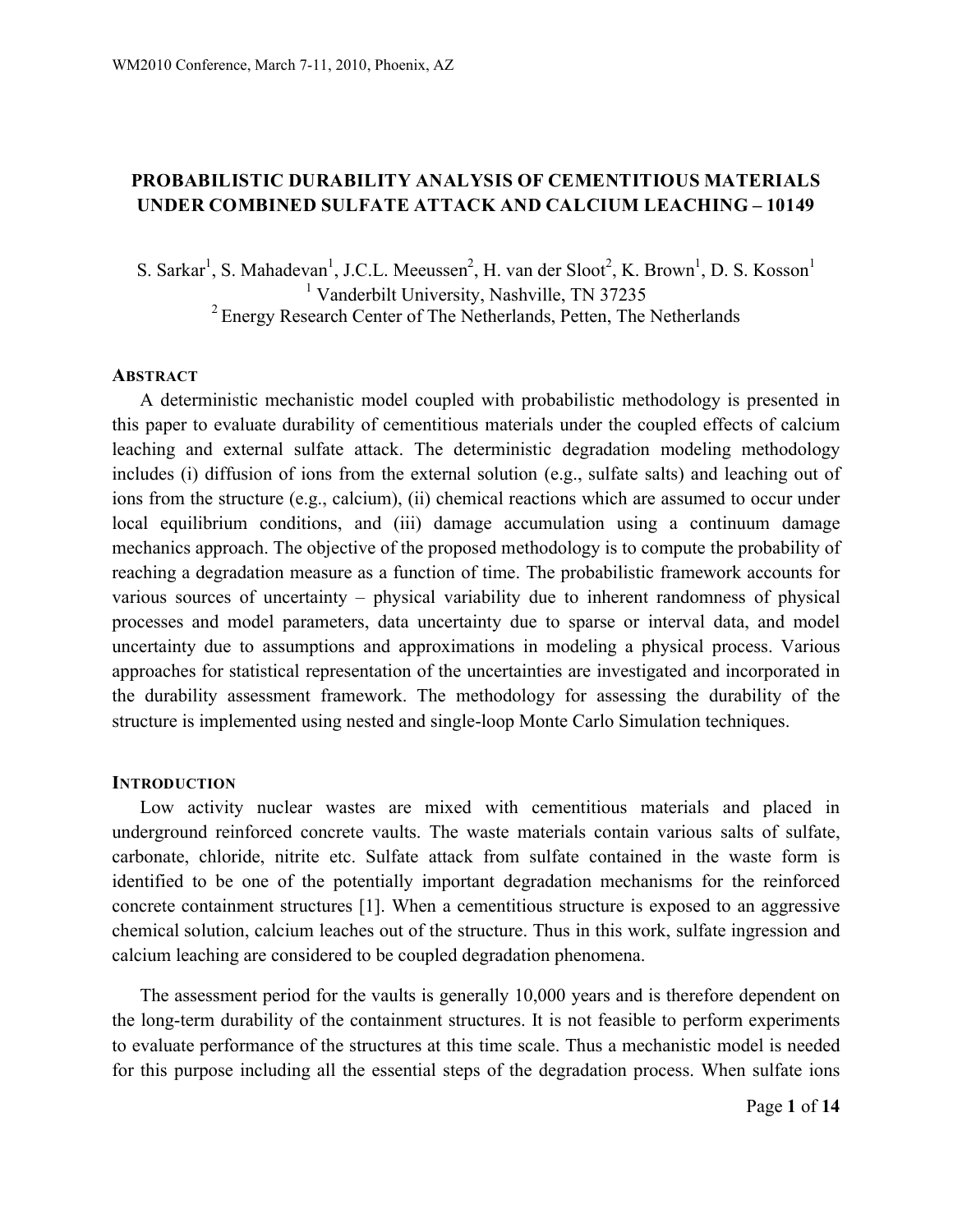diffuse through a structure, they react with the cement hydration products to form expansive products. This induces strain leading to cracking and eventual failure. The numerical model used in this work incorporates the three stages of the degradation process – diffusion of ions into and out of the structure, chemical reactions and damage accumulation due to cracking.

If long term structural response is of interest, it is important to consider the uncertainty due to variability of the system parameters and the fluctuations in the initial and boundary conditions over time. Several service life assessment models available in the literature include variability of the parameters [2-5], but assess resistance to degradation using empirical relations. In addition to physical variability of the parameters, data uncertainty due to sparse or interval data, and model uncertainty due to various assumptions and approximations, introduce additional uncertainty in the model predictions. A probabilistic framework is presented in this paper to assess the durability of structures under the combined effects of sulfate attack and calcium leaching, incorporating various sources of uncertainty.

#### **NUMERICAL MODELING FRAMEWORK**

The numerical model used in this paper incorporates three essential stages of degradation of cement-based structures under the combined effects of sulfate ingression and calcium leaching – diffusion of ions, chemical reactions and damage accumulation. Brief descriptions of the stages are given in the following subsections. Detailed descriptions of the following approaches are given in [6].

## **Diffusion of ions**

Assuming the structure to be saturated, porous and under isothermal condition, the governing equation for diffusion of an ion is expressed as

$$
\frac{\partial(\varphi c_i)}{\partial t} = \text{div}(\frac{D_i^0 \varphi}{\tau}(\text{grad}(c_i) + c_i \text{grad}(\ln \gamma_i))
$$
\n(1)

where  $\sigma_i$  is the concentration of the  $i^{\sigma h}$  ion,  $D_i^0$  is the free solution diffusivity of the ion,  $\varphi$  is the porosity,  $\tau$  is the tortuosity and  $\tau_i$  is the chemical activity coefficient of the ion. The modified Davies equation [7] is used to calculate the chemical activity of the ions, which produces better results for highly concentrated ionic solutions such as concrete pore solutions than other formulations of activity coefficient [8], and is given as

$$
\ln \gamma_t = -\frac{Az_t^2 \sqrt{I}}{1 + a_t B \sqrt{I}} + \frac{(0.2 - 4.17e - 5I)Az_t^2 I}{\sqrt{1000}} \tag{2}
$$

Page **2** of **14**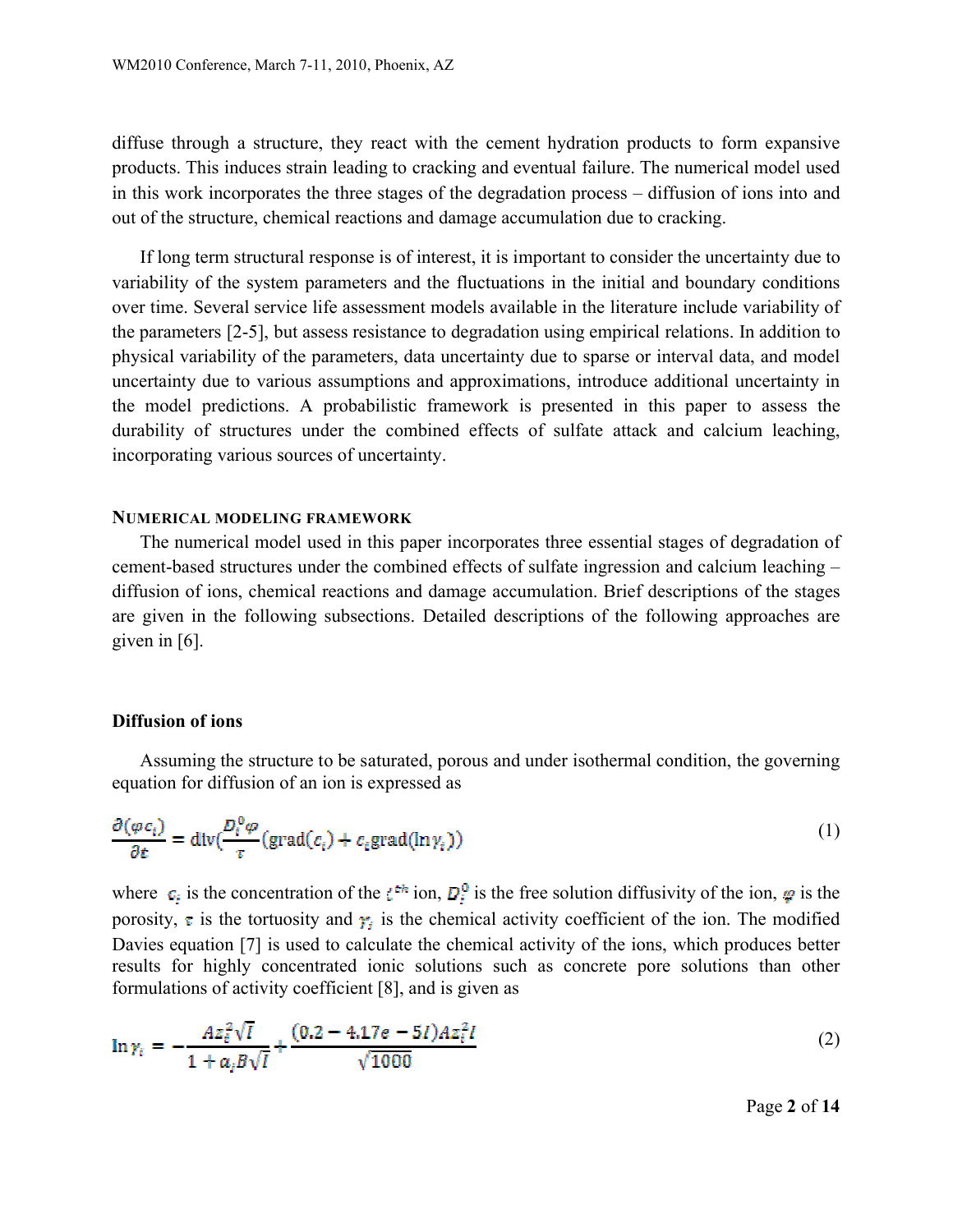where  $z_{\tilde{z}}$  is the valence of the ion, *I* is the ionic strength of the solution, and *A* and *B* are temperature dependent parameters.

### **Chemical reactions**

Some of the main hydration products which are generally present in a matured cement-based structure are calcium silicate hydrate ( $\overline{CSH}$ ), calcium hydroxide or Portlandite ( $\overline{CH}$ ), ettringite  $(C_6A\overline{S}_3H_{32})$ , calcium monosulfoaluminate  $(C_4A\overline{S}H_{12})$ , hydrogarnet  $(C_3AH_6)$ , etc. When sulfate ions diffuse through a structure, a series of reactions take place. If the diffusing species is sodium sulfate, it reacts with Portlandite to form gypsum and with calcium monosulfate and tricalcium aluminate to form ettringite. The gypsum can then react with any of the calcium aluminate phases, e.g. calcium monosulfate, tricalcium aluminate, hydrogarnet, tetracalcium aluminate hydrate, etc., to form ettringite. Initially, calcium in the pore solution is supplied by Portlandite. When Portlandite is depleted from the system, calcium silicate hydrate dissociates to form calcium hydroxide and silica gel. The main reactions are given in Eqs.  $(3) - (9)$ .

$$
Na_2SO_4 + CH + 2H \rightarrow C\overline{S}H_2 + 2NaOH \tag{3}
$$

$$
C_4 A \bar{S} H_{12} + 2C \bar{S} H_2 + 16H \to C_6 A \bar{S}_3 H_{32} \tag{4}
$$

$$
3C_4 A\bar{S}H_{12} + 3Na_2 SO_4 \to 6NaOH + 2Al(OH)_3 + 21H + 2C_6 A\bar{S}H_{32}
$$
\n<sup>(5)</sup>

$$
C_3A + 3C\bar{S}H_2 + 26H \rightarrow C_6A\bar{S}_3H_{32} \tag{6}
$$

$$
C_3A + 3Na_2SO_4 + 3CH + 32H \rightarrow 6NaOH + C_6A\overline{S}H_{32}
$$
\n
$$
\tag{7}
$$

$$
C_4AH_{13} + 3C\bar{S}H_2 + 14H \to C_6A\bar{S}_3H_{32} + CH
$$
\n(8)

$$
C_3AH_6 + 3C\overline{S}H_2 + 20H \rightarrow C_6A\overline{S}_3H_{32} \tag{9}
$$

In addition to the above mentioned reactions, formation and dissolution of several other solid phases also occur simultaneously to maintain the equilibrium state of the pore solution. A geochemical speciation code, ORCHESTRA [9], is used in this work to calculate the equilibrium phases of the solids. The change in volume due to the dissolution and precipitation of solids is expressed as

$$
\Delta V_s = \sum_{m=1}^{M} \left( V_m - V_m^{init} \right) \tag{10}
$$

where *M* is the number of solid phases, and  $V_m$  and  $V_m$  are the initial and current volume of the  $m<sup>th</sup>$  solid. The volume of the solid is calculated by multiplying number of moles of each mineral obtained from the equilibrium calculations and molar volume of the respective mineral phase. If the final volume of solids is more than the initial volume, the additional volume can only be accommodated in the pore space. Thus the decrease in porosity is expressed as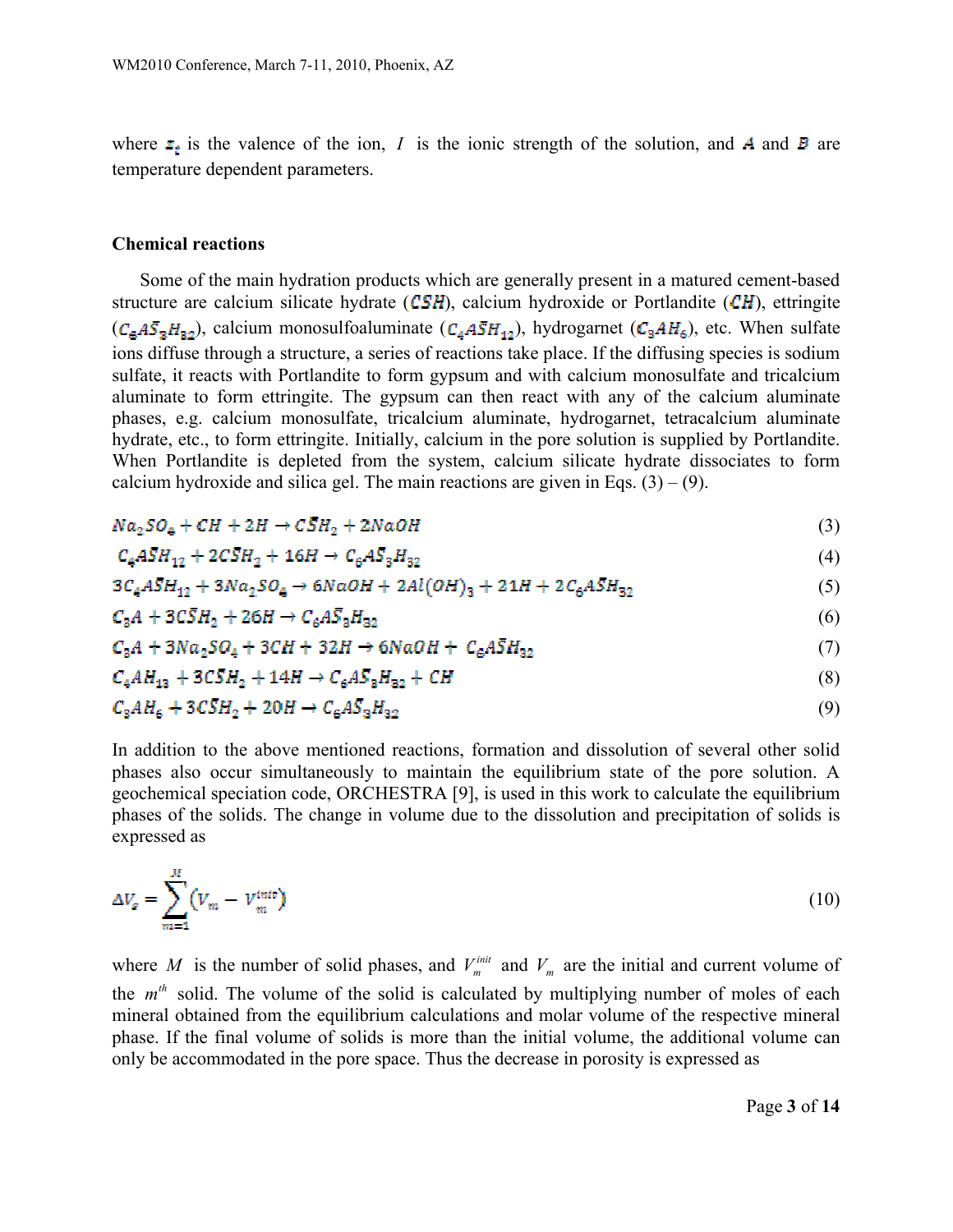#### $\varphi = \varphi_0 - \Delta V_s$ (11)

where  $\varphi$  and  $\varphi_0$  are the current and the initial porosities respectively. Similarly, if the final solid volume is less than the initial solid volume, porosity increases which can also be calculated from Eqs. (10) and (11). The change in diffusivity due to the change in porosity is calculated using an empirical equation given as [10]

$$
H_D(\varphi) = \frac{e^{\frac{4.3\varphi}{V_p}}}{e^{\frac{4.3\varphi_0}{V_p}}} \tag{12}
$$

where  $V_{\mathfrak{g}}$  is the volume of the paste. Eq. (12) is a correction factor which is multiplied with the diffusivity  $\left(\frac{D_i^{\circ}\varphi}{r}\right)$  in Eq. (1) and is used as the changed diffusivity for the next time step.

# **Damage accumulation**

As mentioned in the previous subsection, if the final solid volume is more than the initial solid volume, the additional solid is accommodated in the pore space. The solid grows and eventually exerts pressure on pore wall of the surrounding cement matrix. Cracks start to form when the stress induced in the cement matrix exceeds the strength of the material. The solids deposited in the pores and the pores themselves are morphologically different. Thus the solids do not have to fill up the total pore volume in order to start exerting pressure. Thus it is assumed that a fraction of the pore space  $(b)$  is available for solid product deposition before strain can develop. This is a model parameter which needs to be calibrated using experimental results. The net solid volume which contributes to the strain development is calculated as

$$
\overline{\Delta V_s} = \Delta V_s - b\varphi V \tag{13}
$$

where  $V$  is the volume of the representative volume element. The volumetric strain is calculated as

$$
\bar{\varepsilon} = \frac{\Delta V_{\varepsilon}}{V} \tag{14}
$$

if  $\overline{\Delta V_s} > 0$ . Otherwise it is zero. The uniaxial strain is calculated as

$$
\varepsilon = \frac{\bar{\varepsilon}}{3} \tag{15}
$$

Page **4** of **14**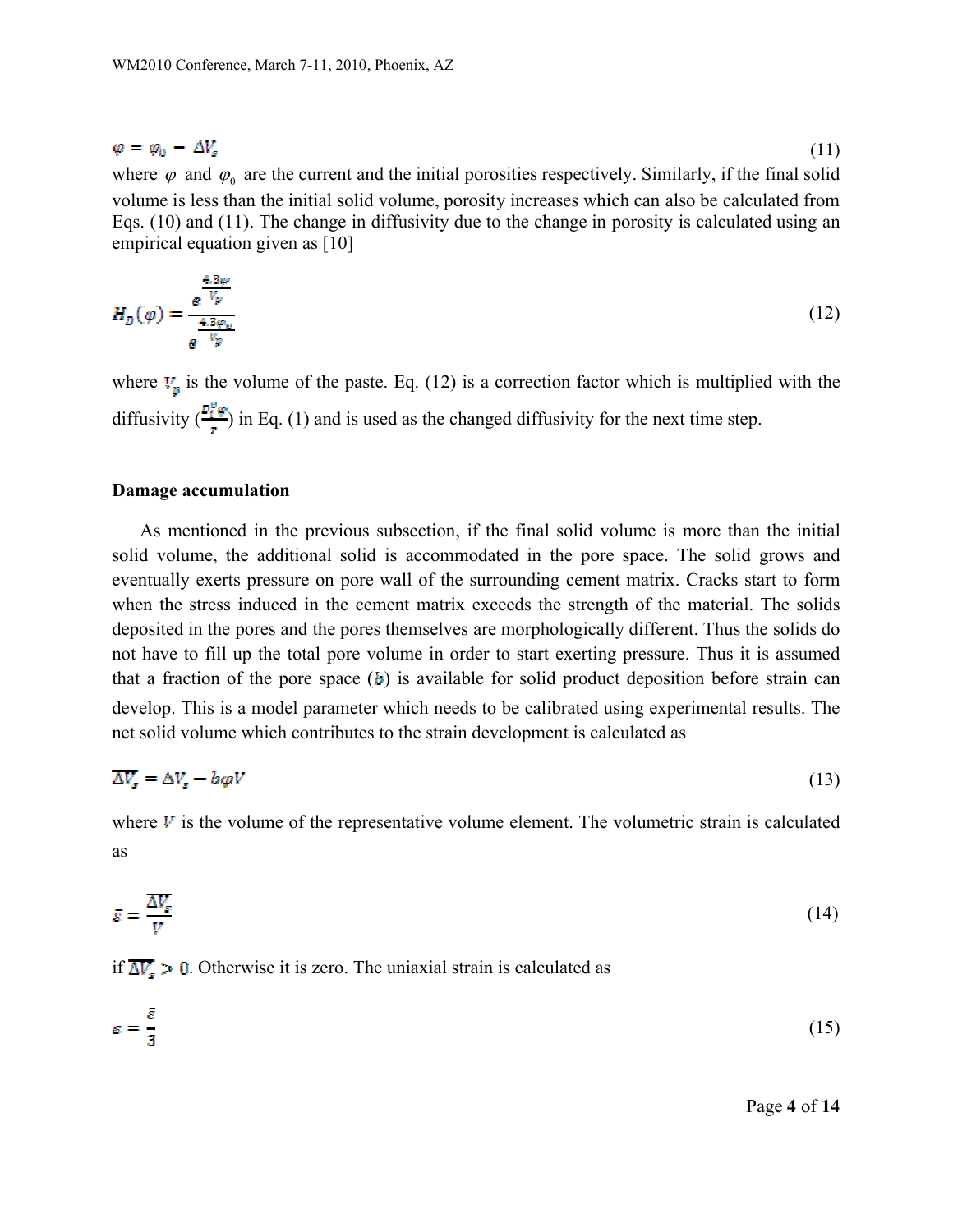assuming the structure to be homogeneous and isotropic. A continuum damage mechanics-based approach is used in this paper to relate the strain to the cracked state of the structure using experimental stress-strain curve of the material. The tensile stress-strain relation of cementitious materials exhibits three sequential regions – linear ascending, nonlinear ascending and nonlinear descending regions. There is no damage accumulation in the linear ascending region. In the nonlinear ascending region, a crack density parameter  $C<sub>d</sub>$  which reflects accumulated damage can be expressed as

$$
\mathcal{C}_d = k(1 - \frac{\varepsilon^{\varepsilon h}}{\varepsilon})^m \text{ for } \varepsilon > \varepsilon^{\varepsilon h} \tag{16}
$$

where  $\varepsilon$  is the strain,  $\varepsilon^{th}$  is the threshold strain at which micro-cracks start forming and k and m are parameters that need to be calibrated from the experimental stress-strain diagram. The damage parameter  $\omega$  can be conceptually defined as the ratio of damaged strength to the undamaged strength of the material. Assuming that the damage parameter is not affected by the Poisson's ratio of the damaged material,  $\omega$  can be expressed as [11, 12]

$$
\omega \approx (16/9)C_d \tag{17}
$$

The post-peak response of the material is modeled by using the relations [13] given as

$$
\frac{\sigma}{f'_t} = \sqrt{\frac{\tan\left(\frac{\pi \omega_0}{2}\right)}{\tan\left(\frac{\pi \omega}{2}\right)}}
$$
(18)

$$
\frac{w}{w_0} = \frac{\sigma}{f_t^{\prime}} \frac{\log[\sec(\frac{\pi \omega}{2})]}{\log[\sec(\frac{\pi \omega_0}{2})]} - 1 \tag{19}
$$

where  $\sigma$  is the stress,  $f_t$  is the maximum tensile stress,  $\omega_0$  is the damage parameter at peak stress, w and  $w_0$  are the current post-peak deformation and the deformation at the peak stress respectively. The damage parameter starts from 0 at the threshold strain ( $\varepsilon^{th}$ ) and reaches 1 at failure. The maximum allowable value of damage parameter is assumed to be  $0.9$  in the numerical simulations presented in this paper to allow for additional uncertainties and adequate margin in safety.

#### **Change in diffusivity**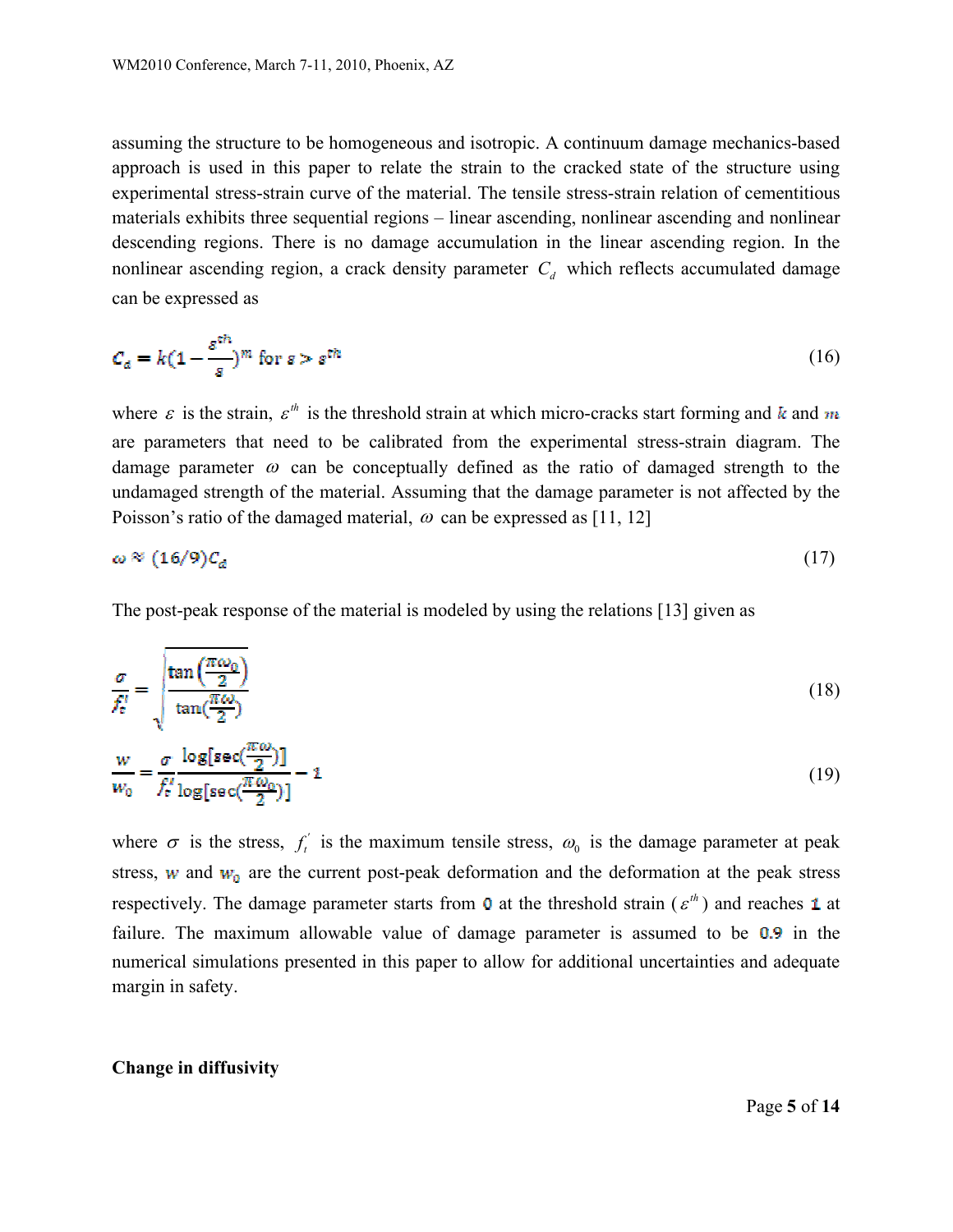The effect of development of strain on the formation of cracks is discussed in the previous subsection. The presence of cracks enhances diffusivity which leads to more diffusion of ions from outside and more leaching out of ions from inside of the structure. When the cracks are dilute in concentration, the changed diffusivity is expressed as [14, 15]

$$
D = H_D(\varphi) \frac{D_i^0 \varphi}{\tau} \left( 1 + \frac{32}{9} C_d \right) \tag{20}
$$

When the microcracks coalesce and form macrocracks, the diffusivity is calculated using the following expression [14, 15]

$$
D = H_D(\varphi) \frac{D_i^0 \varphi}{\tau} \left[ \left( 1 + \frac{32}{9} C_d \right) + \frac{(C_d - C_{dc})^2}{(C_{deo} - C_d)} \right]
$$
(21)

where  $C_{\vec{\alpha}$  is the conduction percolation threshold below which concentration of cracks is sparse and  $C_{\text{dec}}$  is the rigidity percolation threshold at which the cluster of cracks transects the volume. The values for the thresholds are obtained from the literature [14, 16, 17].

# **PROBABILISTIC DURABILITY ANALYSIS**

The numerical model described in the previous section is used in this work to simulate degradation of cement-based materials under the combined effects of calcium leaching and sulfate ingression. The model requires several input and model parameters for performing simulations. These parameters can be obtained from the experiments or from the literature. In either case, the values of the parameters will have some uncertainties associated to them leading to uncertainty in the model response. Various methods are available in the literature for quantifying the uncertainties in the parameters and propagating it through the model which leads to quantification of uncertainty in the model prediction. Finally, the durability of a structure subject to a specific set of performance criteria is expressed as a statistical distribution.

### **Uncertainty quantification**

There are mainly three sources of uncertainty  $-$  (i) physical variability due to the inherent randomness of the variables, (ii) data uncertainty due to sparse or interval data, and (iii) model uncertainty due to assumptions and approximations used during the modeling process. The approaches for quantification of uncertainty in the parameters are described in this subsection.

Page **6** of **14** Physical variability – This comes from the inherent randomness of the parameters e.g. material properties and external boundary conditions. For a homogeneous structure modeled at the resolution of macro-scale, initial material and geometrical properties can be modeled as random variables. For example, bulk density of the material, mortar-water ratio, total open porosity,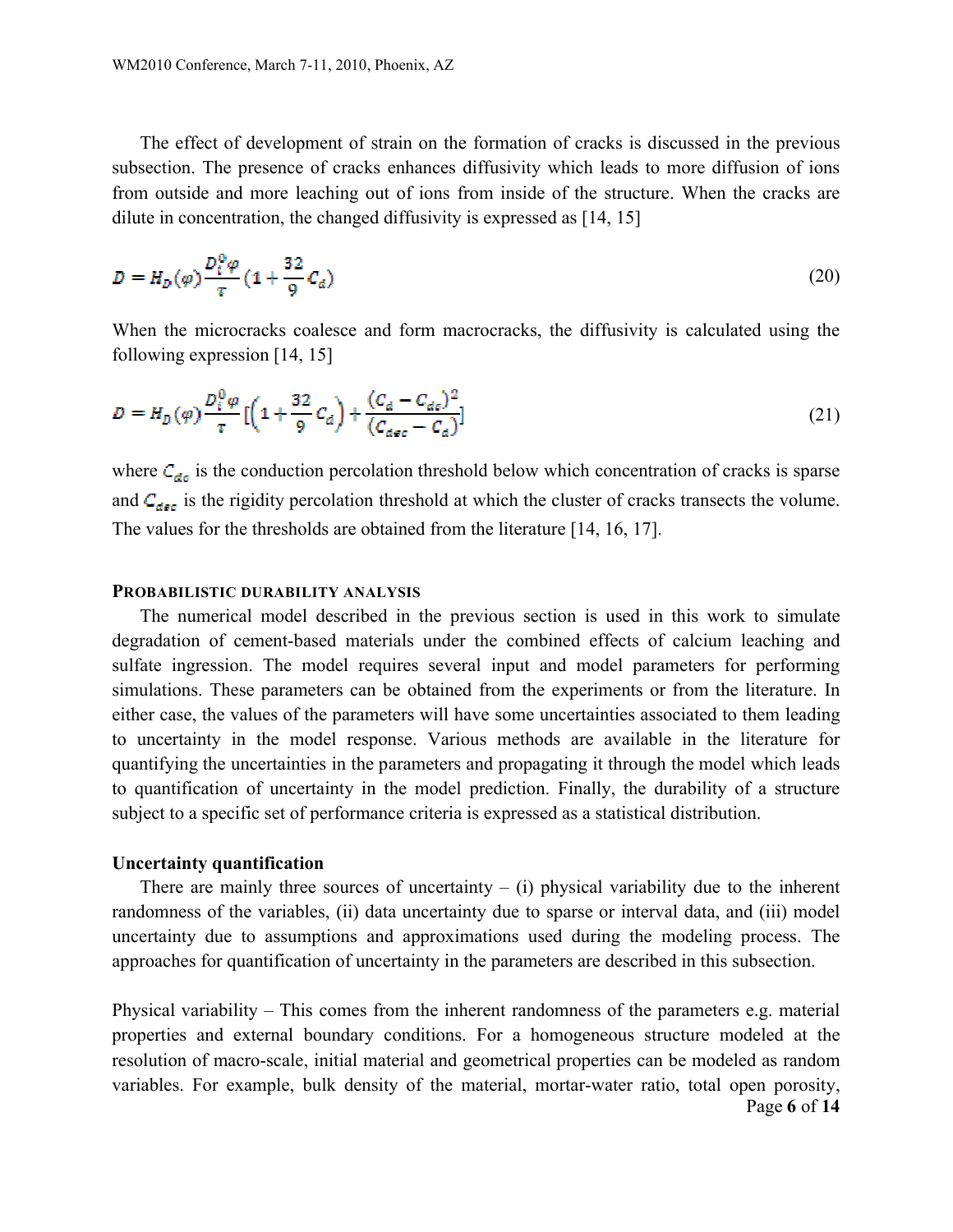external sulfate solution concentration etc. are modeled as a normal random variable by Rigo *et al.*, 2005 [18]. But some parameters may vary not only from sample to sample (as is the case for random variables), but also in spatial or time domain. In these cases, they can be modeled as *random fields or processes* [19, 20]. Some of the well known methods for simulating random fields/processes are spectral representation (SR) [21], Karhunen-Loeve expansion (KLE) [22- 24], polynomial chaos expansion (PCE) [20, 23-25], etc. Some boundary conditions generally exhibit a recurring pattern over shorter periods and also a trend over longer periods. These can be numerically represented by a seasonal model [26] using an autoregressive integrated moving average method. In this paper, the physical variations in the parameters are incorporated by defining them as random variables with probability density functions (PDFs).

Data uncertainty – In a numerical simulation, data uncertainty comes from complete or partial lack of knowledge of some input parameters. If the available data set is small or if only ranges of values are available, statistical distributions can be constructed by using an empirical distribution function or a flexible family of distributions such as the Johnson family of distributions [27, 28]. In either case, the parameters are expressed as statistical distributions, whose parameters are also expressed as statistical distributions. In this paper, model parameters having data uncertainty are simulated using statistical distributions with random parameters.

Model uncertainty – This can come from various approximations and assumptions made during the modeling process such as incomplete knowledge of the physics of the phenomenon, and analysis approximations. Verification, validation, calibration, and error quantification are different steps to handle model uncertainty. Recently, a method was developed to quantify model error by combining errors due to model form, numerical discretization, uncertainty analysis method and input and output measurements [20]. In this method, experimental data are needed to evaluate the model form error. Model uncertainty is not included in this work due to the lack of experimental data and to keep the formulation simple.

# **Uncertainty propagation**

The input parameters of the numerical model can be simulated using the methods described in the previous subsection. Finally, this problem can be formulated as a time-dependent reliability analysis to assess the evolution of the probability of reaching a specified level of degradation with time [2, 3, 5, 29-31] by Monte Carlo Simulation (MCS) [32], First Order Reliability Method [32], etc. MCS is the most commonly used method in the literature which can be time consuming. Various efficient sampling techniques can be used to minimize the computer time or storage requirement, e.g., Latin hypercube sampling, importance sampling, etc.

Two approaches are explored to quantify the uncertainty in the durability assessment framework. The first method incorporates a nested Monte Carlo simulation as shown in Figure 1, in order to estimate the confidence bounds on the durability curve, i.e., the probability of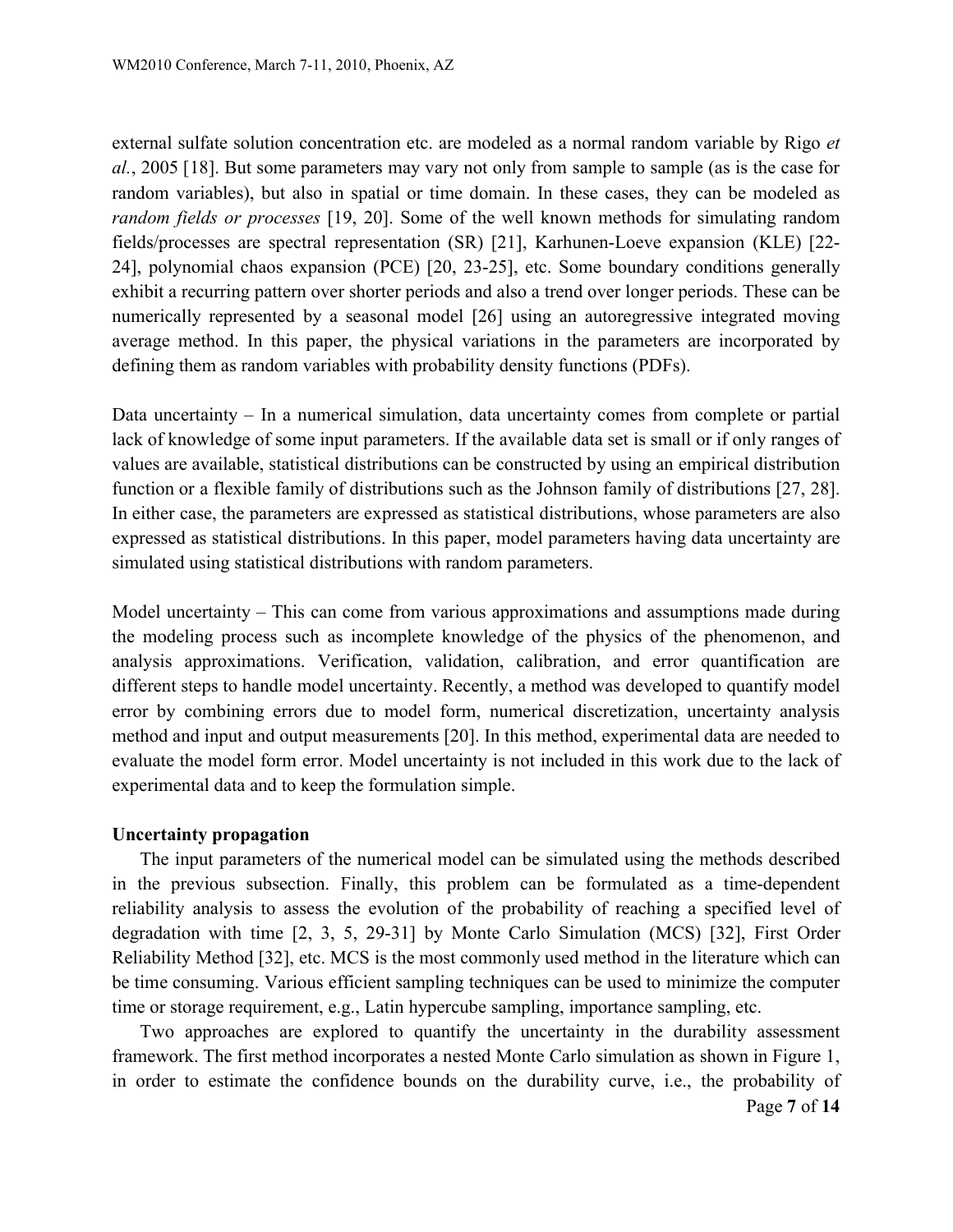reaching a particular degradation measure as a function of time. As shown in the figure,  $N_2$ samples for parameters having data uncertainty are generated. For each of  $N_2$ samples,  $N_1$ samples for parameters having physical variability are generated and simulations are performed. The model errors (if available) can be added to the simulation results at this stage. Thus a total of  $N_1 \times N_2$  simulations are performed. A durability curve can be constructed using each of  $N_1$ model responses from the inner loop Monte Carlo simulations and comparing the result with a particular performance requirement, e.g., the. maximum allowable stress or strain in the structure. Thus, confidence bounds on the durability curve are calculated by using  $N_2$  durability curves obtained from the outer loop Monte Carlo simulations. This method is computationally expensive for a large finite element multiphysics time dependent problem. A surrogate model, e.g., Gaussian process model, can be used in such cases to reduce the computational time.

The second method incorporates the aforementioned uncertainties in a single loop Monte Carlo simulation as shown in Figure 2 by consolidating the nested simulations into one loop. In this case,  $N$  samples are generated for parameters having physical variability and data uncertainty. Simulations are performed for each set of samples generated and probability of reaching a particular degradation measure as a function of time is calculated. Thus a single durability curve is obtained as a result of the simulations in this case.



**Figure 1: Probabilistic durability assessment using nested Monte Carlo simulation.**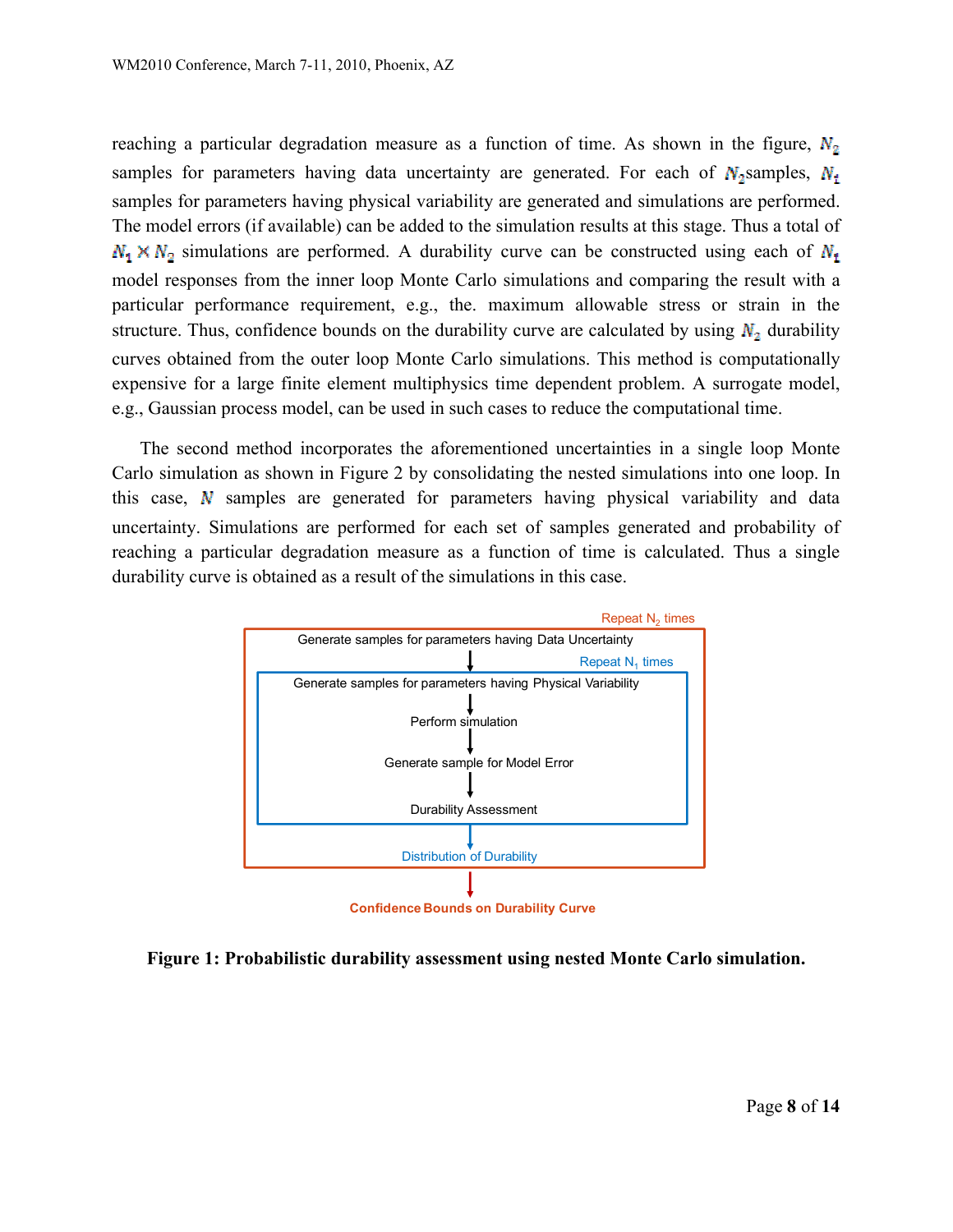

**Figure 2: Probabilistic durability assessment using single loop Monte Carlo simulation.**

# **Demonstration of probabilistic durability analysis**

A simulation test case is set up by immersing a U.S. Type I cement mortar sample of size 25 mm  $\times$  25 mm  $\times$  285 mm in a tank of  $N\alpha_2SO_4$  solution. The liquid volume to solid volume ratio is  $10$ . The cement, water and sand mass ratio is  $1: 0.5: 3$ . A one-dimensional idealization of the problem is simulated for  $2$  years for each set of random variables generated for the Monte Carlo simulation. The descriptions of the parameters are given in Table 1.  $N(\mu, \sigma)$  represents a normal distribution with mean  $\mu$  and standard deviation  $\sigma$ .  $U(LB, UB)$  represents a uniform distribution with  $LB$  lower bound and  $UB$  upper bound.

| Table 1: Statistical descriptions of the parameters. |  |  |  |
|------------------------------------------------------|--|--|--|
|------------------------------------------------------|--|--|--|

| Input Type                           | Distribution  |  |
|--------------------------------------|---------------|--|
| Physical variability                 |               |  |
| Initial porosity                     | N(0.3, 0.03)  |  |
| Initial tortuosity                   | N(36, 3.6)    |  |
| pH of the external solution          | N(7, 1.4)     |  |
| Solution concentration (moles/L)     | N(0.35, 0.07) |  |
| Renewal rate of solution (day)       | U(5, 15)      |  |
| Data uncertainty                     |               |  |
| Fraction of porosity available $(b)$ | U(LB, UB)     |  |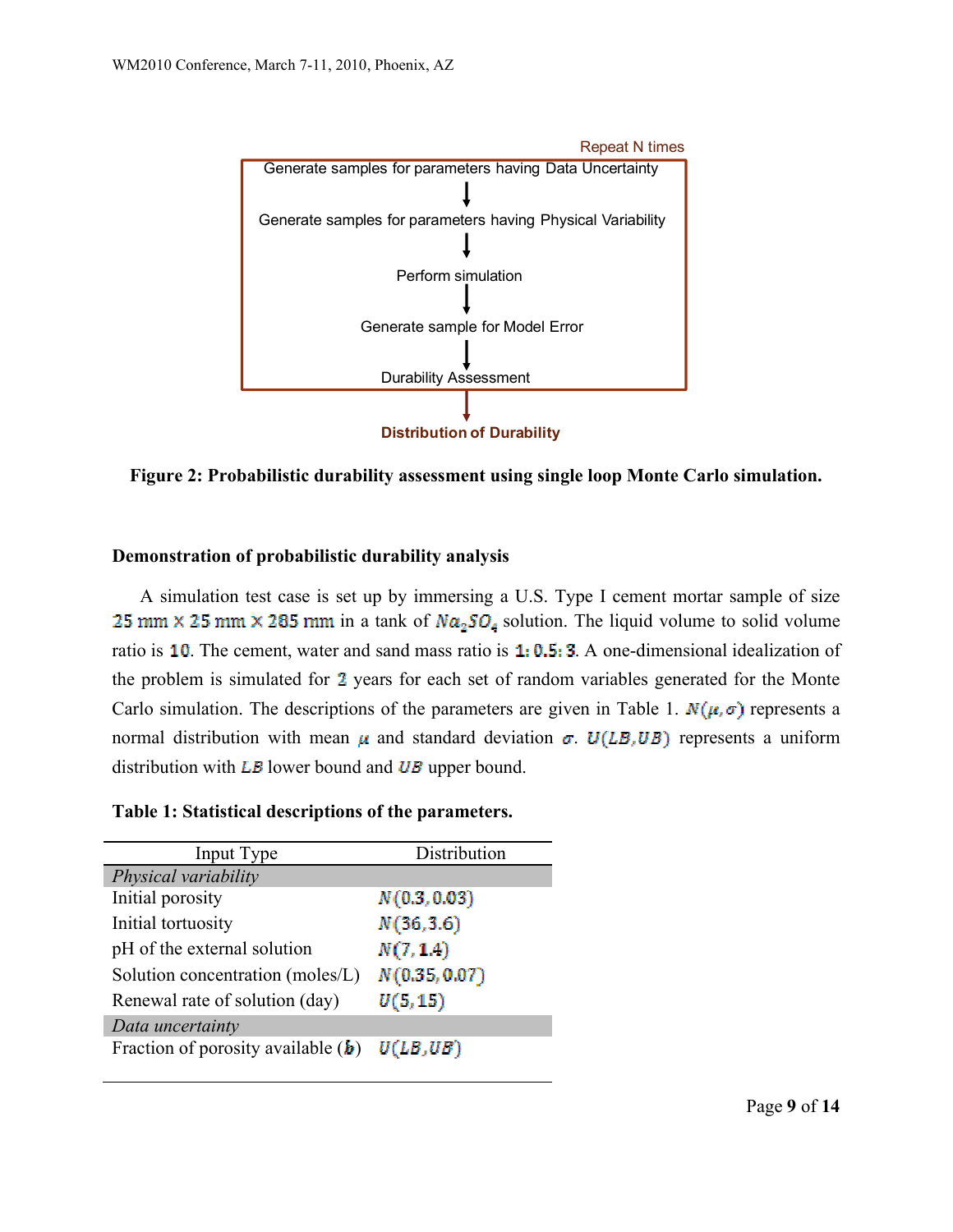|                               | $LB \sim U(0.05, 0.15)$    |
|-------------------------------|----------------------------|
|                               | $UB \sim U(U(0.25, 0.35))$ |
| Peak stress (MPa)             | $N(f_t, 0.5)$              |
|                               | $f_c \sim N(3, 0.3)$       |
| Initial Young's modulus (GPa) | $N(E_{\omega}, 5)$         |
|                               | $E_{\alpha} \sim N(20,2)$  |

The durability of the structure is assessed by assuming a particular performance requirement as a failure criterion. The structure is assumed to have failed if  $50\%$  of the thickness of the structure reaches the maximum damage level. An element in the numerical model reaches the maximum damage level when the damage parameter associated with that element reaches the maximum value which is assumed to be 0.9 as mentioned in the previous section. As mentioned earlier, the nested Monte Carlo simulation is computationally expensive. Therefore, a Gaussian process surrogate model has been built for assessing time to failure of the structure, trained using **50** numerical simulations of the full multiphysics model to reduce the computational time. Then **500** samples are generated for parameters having data uncertainty and physical variability and the nested Monte Carlo simulation is performed. It is important to acknowledge the fact that additional uncertainty is introduced in the simulation due to the use of the surrogate model which is not included in this paper to keep the formulation simple. Figure 3 shows the ensemble of the durability curves. The 50 numerical simulations using the full multiphysics model are then used in a single loop Monte Carlo simulation to generate a durability curve as shown in Figure 4.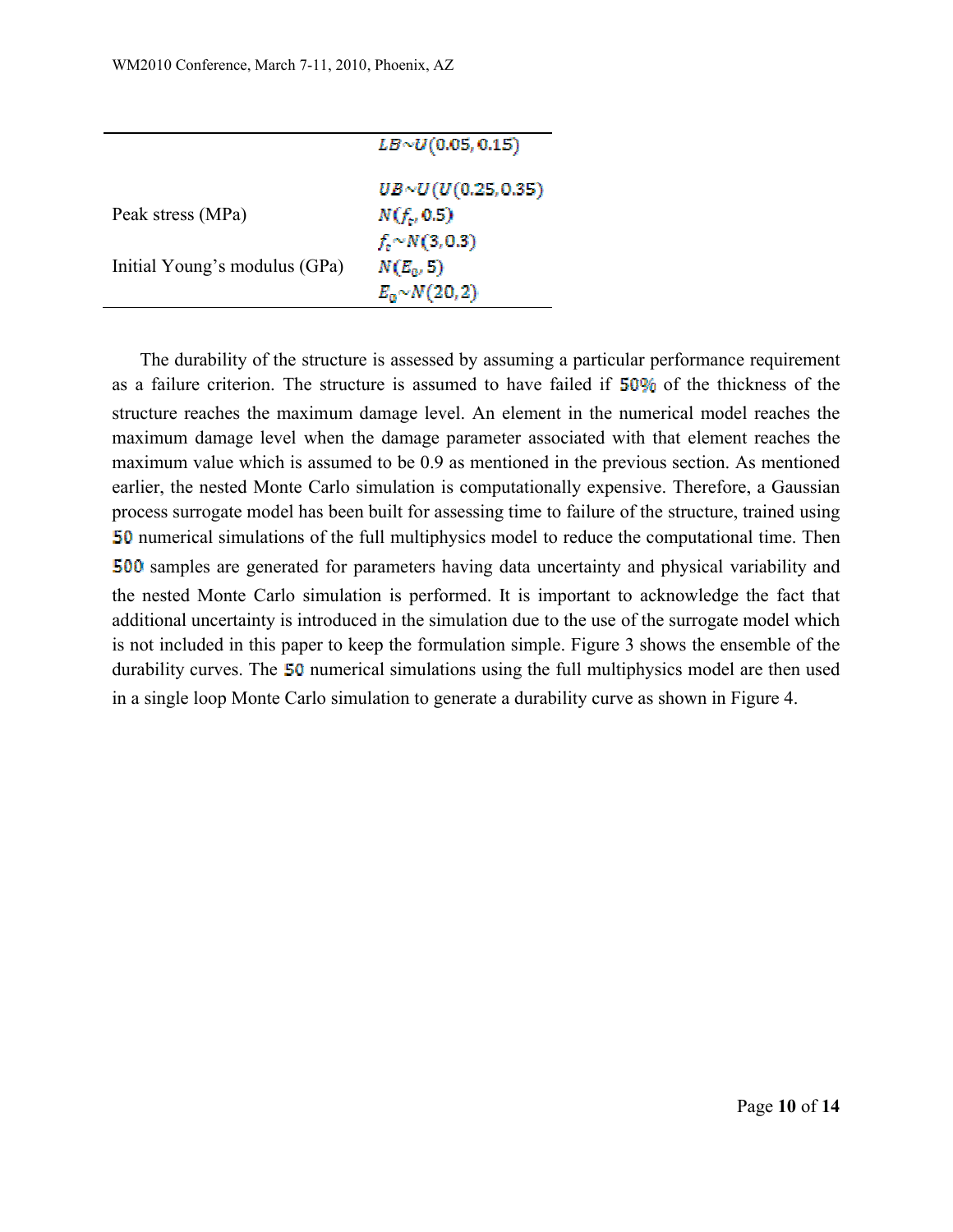

**Figure 3: Cumulative probability of time to failure as a function of time using nested Monte Carlo simulation technique that provides the full envelope of probability.**



**Figure 4: Cumulative probability of time to failure as a function of time using single loop Monte Carlo simulation technique.**

The durability curve in Figure 4 is the unconditional cumulative distribution function, whereas the curves in Figure 3 are conditioned on the values of the distribution parameters. Figure 3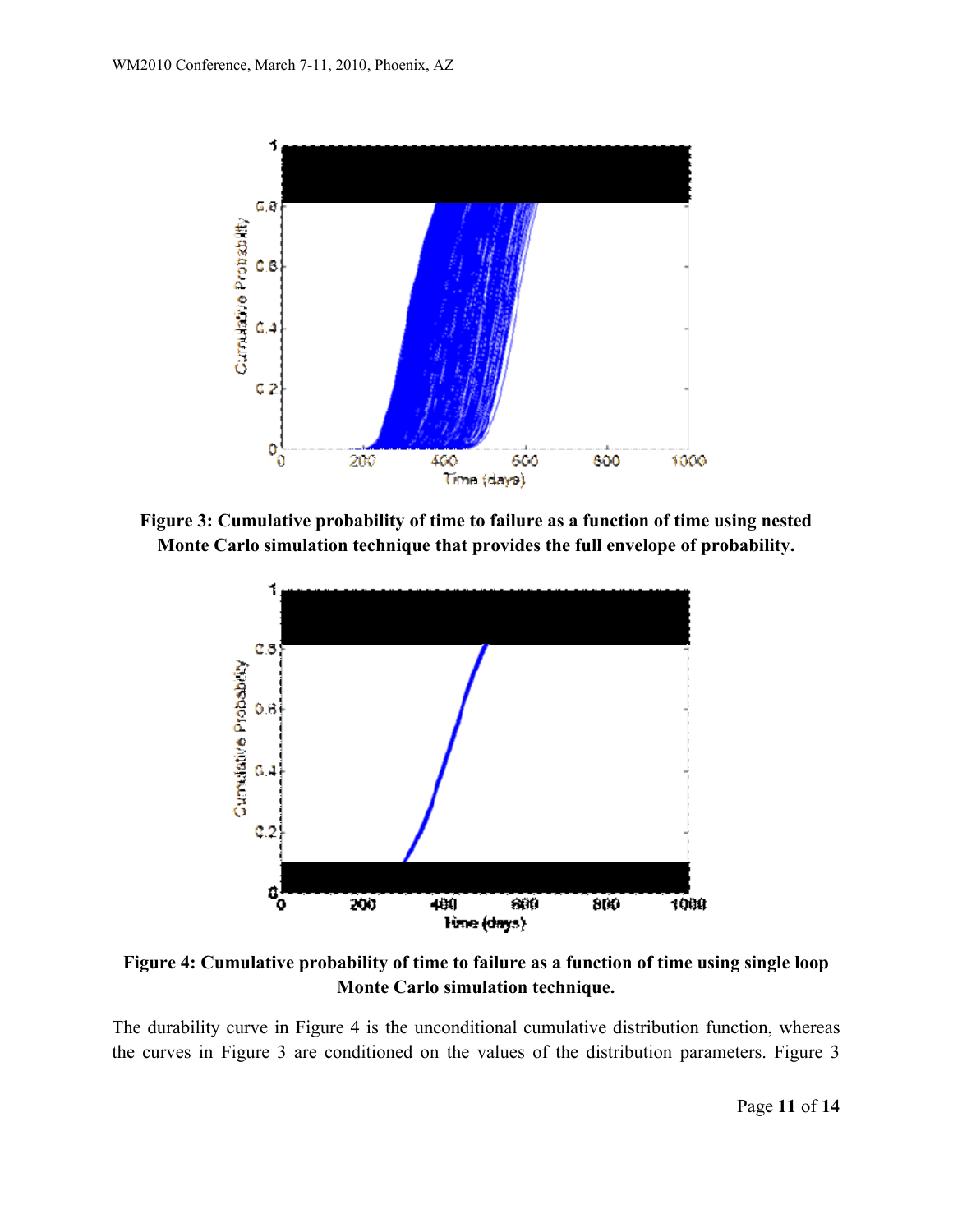explicitly shows the contribution of data uncertainty, whereas Figure 4 integrates all three sources of uncertainty into one cumulative distribution function curve.

# **CONCLUSION**

A numerical model for degradation assessment of cementitious materials under combined sulfate attack and calcium leaching is developed in this paper by combining a diffusion model and a chemical reaction model with a continuum damage mechanics based model. Several sources of uncertainty in the degradation assessment process (physical variability, data uncertainty and model uncertainty) are discussed. The methods for quantifying the uncertainty in the model parameters and propagating them through the model are discussed using nested and single loop Monte Carlo simulations. Applicability of the probabilistic durability analysis framework is demonstrated using an example case.

# **ACKNOWLEDGEMENTS**

This study is based on work supported by the U. S. Department of Energy, under Cooperative Agreement Number DE-FC01-06EW07053 entitled 'The Consortium for Risk Evaluation with Stakeholder Participation III' awarded to Vanderbilt University. The opinions, findings, conclusions, or recommendations expressed herein are those of the authors and do not necessarily represent the views of the Department of Energy or Vanderbilt University. The authors thank Dr. C. Langton of Savannah River National Laboratory for her help during the development of this work.

# **REFERENCES**

- 1. Clifton, J.R. and J.M. Pommersheim, *Sulfate attack of cementitious materials: volumetric relations and expansions*. 1994, Building and Fire Research Laboratory, National Institute of Standards and Technology: Gaithersburg, MD.
- 2. Mori, Y. and B.R. Ellingwood, *Reliability-base service-life assessment of aging concrete structures.* Journal of Structural Engineering, 1993. **119**(5): p. 1600-1621.
- 3. Oswald, G.F. and G.I. Schueller, *Reliability of deteriorating structures.* Engineering Fracture Mechanics, 1984. **20**(3): p. 479-488.
- 4. Gulikers, J., *Considerations on the reliability of service life predictions using probabilistic approach.* Journal de Physique IV, 2006. **136**: p. 233-241.
- 5. Choe, D.-E., et al., *Probabilistic capacity models and seismic fragility estimates for RC columns subject to corrosion.* Reliability Engineering & System Safety, 2008. **93**(3): p. 383-393.
- 6. Sarkar, S., et al., *Numerical simulation of cementitious materials degradation under external sulfate attack.* Submitted for review and publication to Cement and Concrete Composites, 2009.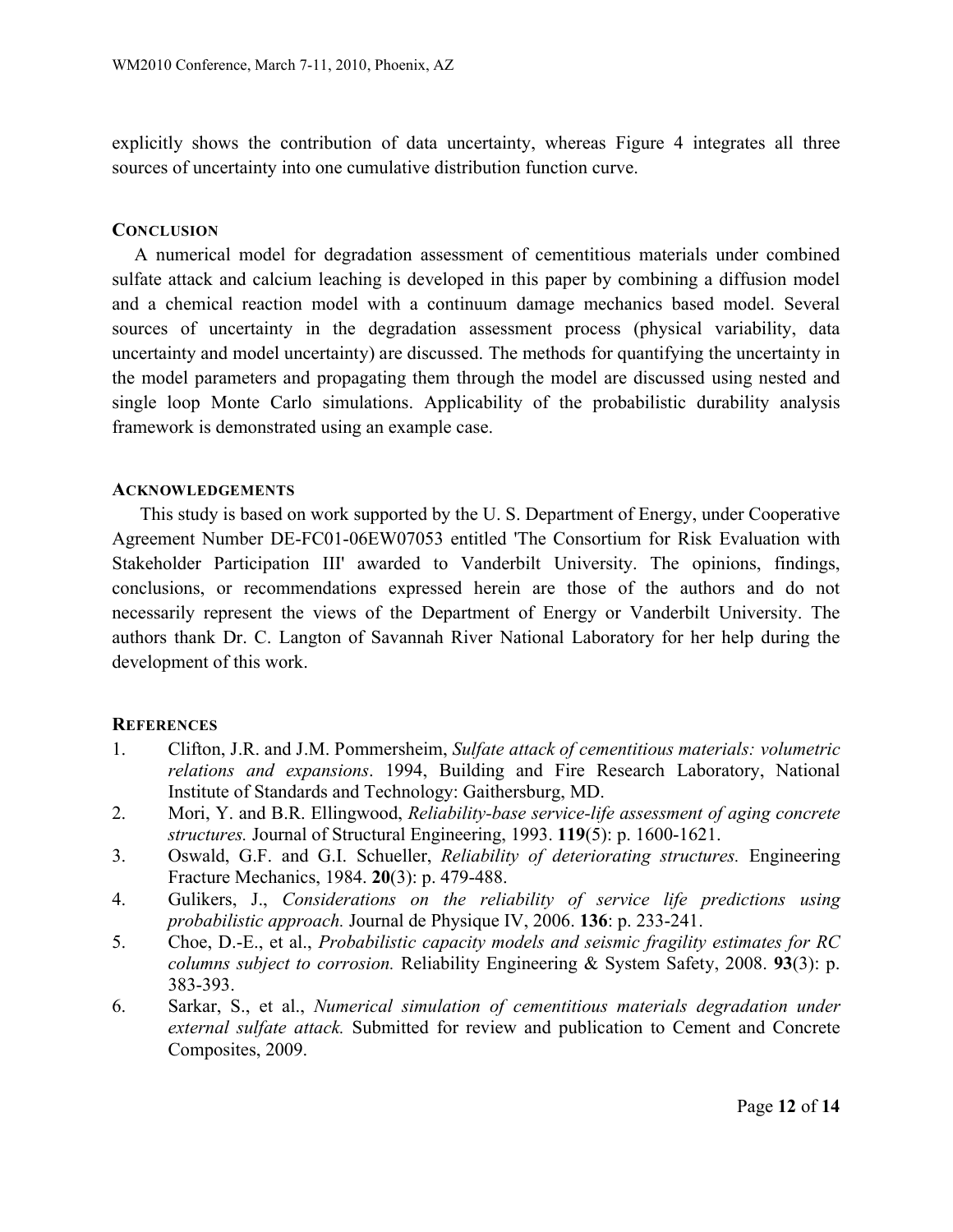- 7. Samson, E., et al., *Modeling chemical activity effects in strong ionic solutions.* Computational Materials Science, 1999. **15**: p. 285-294.
- 8. Marchand, J., et al., *Theoretical analysis of the effect of weak sodium sulfate solutions on the durability of concrete.* Cement and Concrete Composites, 2002. **24**(3-4): p. 317-329.
- 9. Meeussen, J.C.L., *ORCHESTRA: An object-oriented framework for implementing chemical equilibrium models.* Environmental Science and Technology, 2003. **37**(6): p. 1175-1182.
- 10. Samson, E. and J. Marchand, *Modeling the transport of ions in unsaturated cement-based materials.* Computers & Structures, 2007. **85**(23-24): p. 1740-1756.
- 11. Karihaloo, B.L., *Fracture mechanics and structural concrete*. 1995, Essex, England: Longman Scientific and Technical.
- 12. Budiansky, B. and R. O'Connell, *Elastic moduli of a cracked solid.* International Journal of Solids and Structures, 1976. **12**: p. 81-97.
- 13. Tixier, R. and B. Mobasher, *Modeling of damage in cement-based materials subjected to external sulfate attack. I: formulation.* Journal of Materials in Civil Engineering, 2003. **15**(4): p. 305-313.
- 14. Krajcinovic, D., et al., *Chemo-micromechanics of brittle solids.* Journal of the Mechanics and Physics of Solids, 1992. **40**(5): p. 965-990.
- 15. Basista, M. and W. Weglewski, *Micromechanical modeling of sulphate corrosion in concrete: influence of ettringite forming reaction.* Theoretical and Applied Mechanics, 2008. **35**(1-3): p. 29-52.
- 16. Charlaix, E., *Percolation threshold of a random array of discs: a numerical simulation.* Journal of Physics A: Mathematical and General, 1986. **19**(9): p. L533-L536.
- 17. Sornette, D., *Critical transport and failure in continuum crack percolation.* Journal de Physique, 1988. **49**: p. 1365-1377.
- 18. Rigo, E., et al., *Transreac: a model for the calculation of combined chemical reactions and transport processes and its extension to a probabilistic model.* Cement and Concrete Research, 2005. **35**(9): p. 1734-1740.
- 19. Stewart, M.G. and J.A. Mullard, *Spatial time-dependent reliability analysis of corrosion damage and the timing of first repair for RC structures.* Engineering Structures, 2007. **29**(7): p. 1457-1464.
- 20. Rebba, R., S. Mahadevan, and S. Huang, *Validation and error estimation of computational models.* Reliability Engineering & System Safety, 2006. **91**(10-11): p. 1390-1397.
- 21. Gurley, K.R., *Modeling and simulation of non-Gaussian processes*. 1997, University of Notre Dame.
- 22. Ghanem, R.G. and P.D. Spanos, *Stochastic finite elements: a sepctral approach*. 2003: Dover Publications.
- 23. Huang, S.P., S. Mahadevan, and R. Rebba, *Collocation-based stochastic finite element analysis for random field problems.* Probabilistic Engineering Mechanics, 2007. **22**: p. 194-205.
- 24. Mathelin, L., M.Y. Hussaini, and T.A. Zang, *Stochastic approaches to uncertainty quantification in CFD simulations* Numerical Algorithms, 2005. **38**(1-3): p. 209-236.